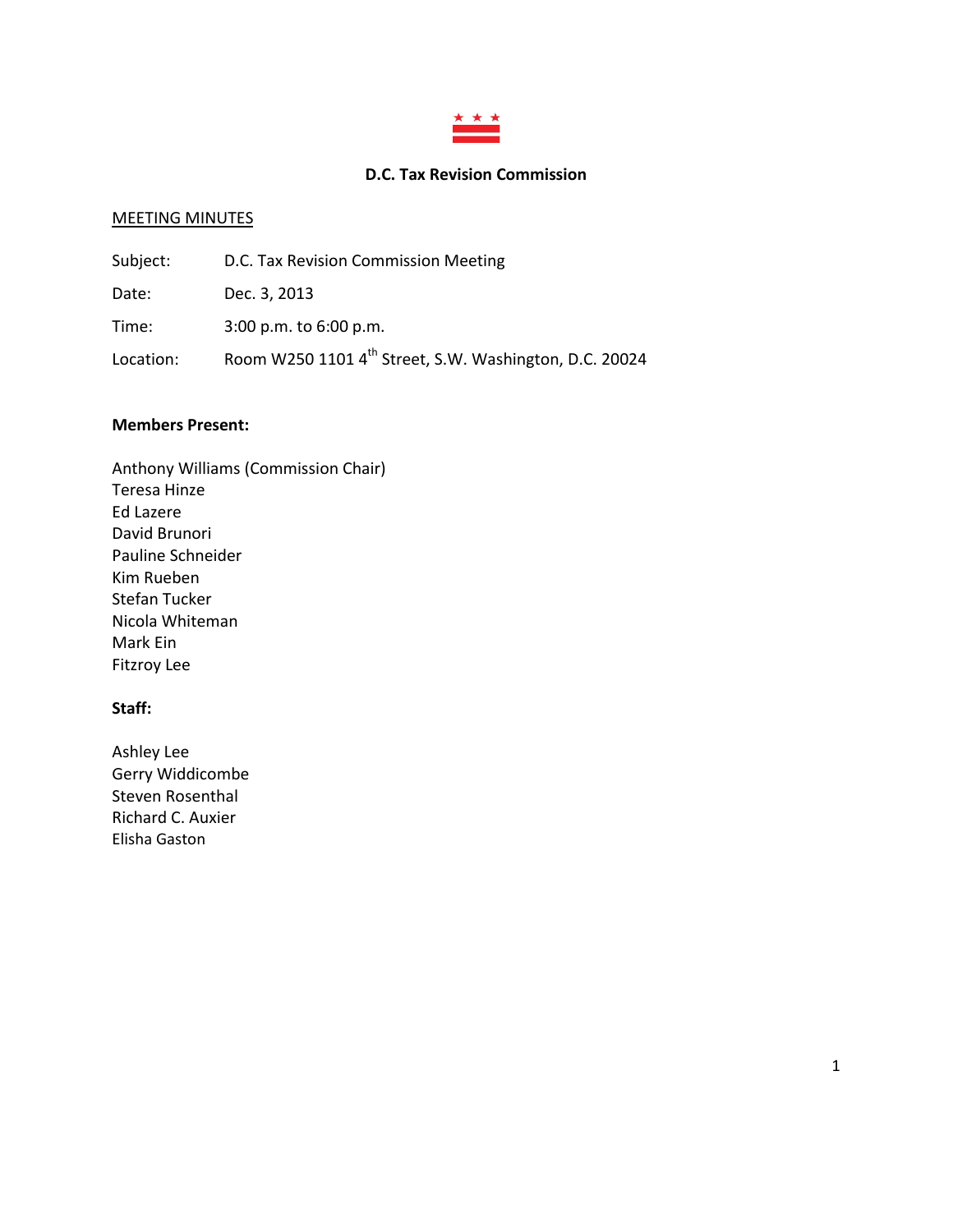## **I. Call to Order (Anthony Williams)**

Mr. Anthony Williams, chair of the D.C. Tax Revision Commission (the "Commission"), called the meeting to order at 3:13 p.m., and began by thanking the Office of the Chief Financial Officer (OCFO), the Office of Revenue Analysis (ORA), and the Office of Tax and Revenue (OTR) for their exceptional contributions to the Commission's efforts. He announced that electronic copies of the materials for the meeting were available on the Commission's website, and invited members to contact Ms. Ashley Lee for hard copies. Mr. Williams notified those present that the Commission's final public meeting would be held on Dec. 9, from 1:30 p.m. to 3:30 p.m., in the same room.

# **II. Discussion of Commission Schedule and Deliberation Process**

Mr. Williams announced that Mr. Richard Auxier and Mr. Steven Rosenthal would lead the Commission's deliberations for the day, in an effort to determine what the general consensus of the Commission is on each of the options being considered.

Mr. Rosenthal directed the Commission to examine the draft chairman's mark proposed by Mr. Williams. The mark included two tax reform packages—with accompanying revenue estimates—for the Commission's consideration.

# **III. Review of the Draft Chairman's Mark**

Mr. Rosenthal started the deliberations by discussing the sales tax package. He remarked that one of the recommendations is to expand the sales tax to services as suggested by Professor William Fox. The next part of the sales tax package was to add a use tax line to the individual income tax. Another recommendation was unify the taxation of tobacco produces.

Mr. Rosenthal then noted the recommendation to raise the general sales tax rate to 6%. He added that Virginia recently raised its rate to 6%, and that it would make sense to match neighboring jurisdictions if the additional revenue could be used to fund other methods of tax relief.

Mr. Rosenthal moved on to his discussion of the estate tax, noting there seemed to be a consensus to match the federal formula and raise the threshold to \$5.25 million.

Moving on to the business taxes, Mr. Rosenthal noted that one recommendation is to reduce the business franchise tax rate from 9.975% to 7.75% or 8.25%. He added that the Commission had discussed reducing business tax rates as a signal to the business community. Mr. Rosenthal remarked that the revenue difference between 8.25% and 7.75% is relatively modest.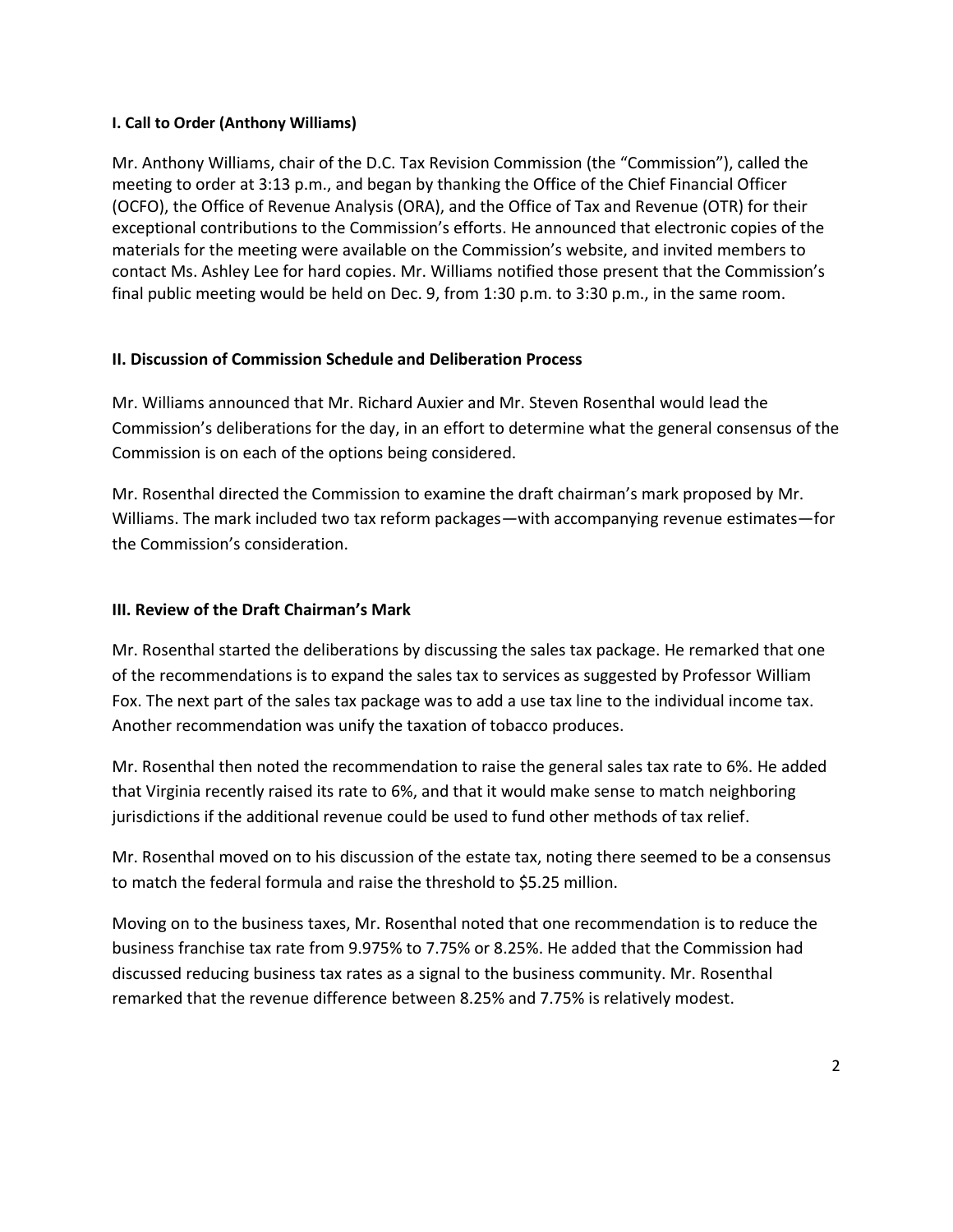Mr. Rosenthal moved on the recommendation to exempt passive investment vehicles from the unincorporated business franchise tax. He added that ORA requested additional time for making a revenue estimate

Mr. Rosenthal praised Commissioner Fitzroy Lee's office for providing the Commission with estimates for its 63 options in short order. He noted, however, that a final package still must be subject to a four-year budget window as required by the D.C. Council. He added that the Commission still needs to examine the interaction of its proposals in a final package. For example,

Mr. Rosenthal said that another option that the Commission would discuss was the option to begin using a single weighted sales factor formula, and shifting from the current double weighted sales factor.

Mr. Rosenthal moved on to the commercial property tax. He remarked that D.C. has exceptionally high commercial property tax rates, and that the option being considered would reduce the tax by a few cents. This small change was relatively expensive as every penny of reduction costs approximately \$6 million in revenue. He said that there is commercial property tax cut in the generous package but not in the revenue-neutral package.

Mr. Rosenthal explained that this package would ultimately include tax administration recommendations.

After Ms. Teresa Hinze noted one option had been skipped, Mr. Rosenthal backtracked and described the option to levy a local services fee on employers. He said the fee would require each employer to pay \$25 per employee on a quarterly basis. He offered to describe the definition of employee under this provision to the extent the Commission was interested.

He added that this service fee would only apply to employers with five or more employees, and that roughly one third of the employers in D.C. have fewer than five employees. Putting this into perspective, Mr. Rosenthal remarked that 90% of employees in the District work for employers with more than five employees, and that this reality could help the Commission to effectively exclude local businesses while helping to bring nonprofits into the fold. He noted that of the choices considered by the Commission for broadening the base to include nonprofits, the Chairman settled on a services fee.

Mr. Williams remarked that it seemed that there was a consensus on this issue.

Mr. David Brunori commented that those with five employers will soon have four, adding that "if you tax something people try to avoid it."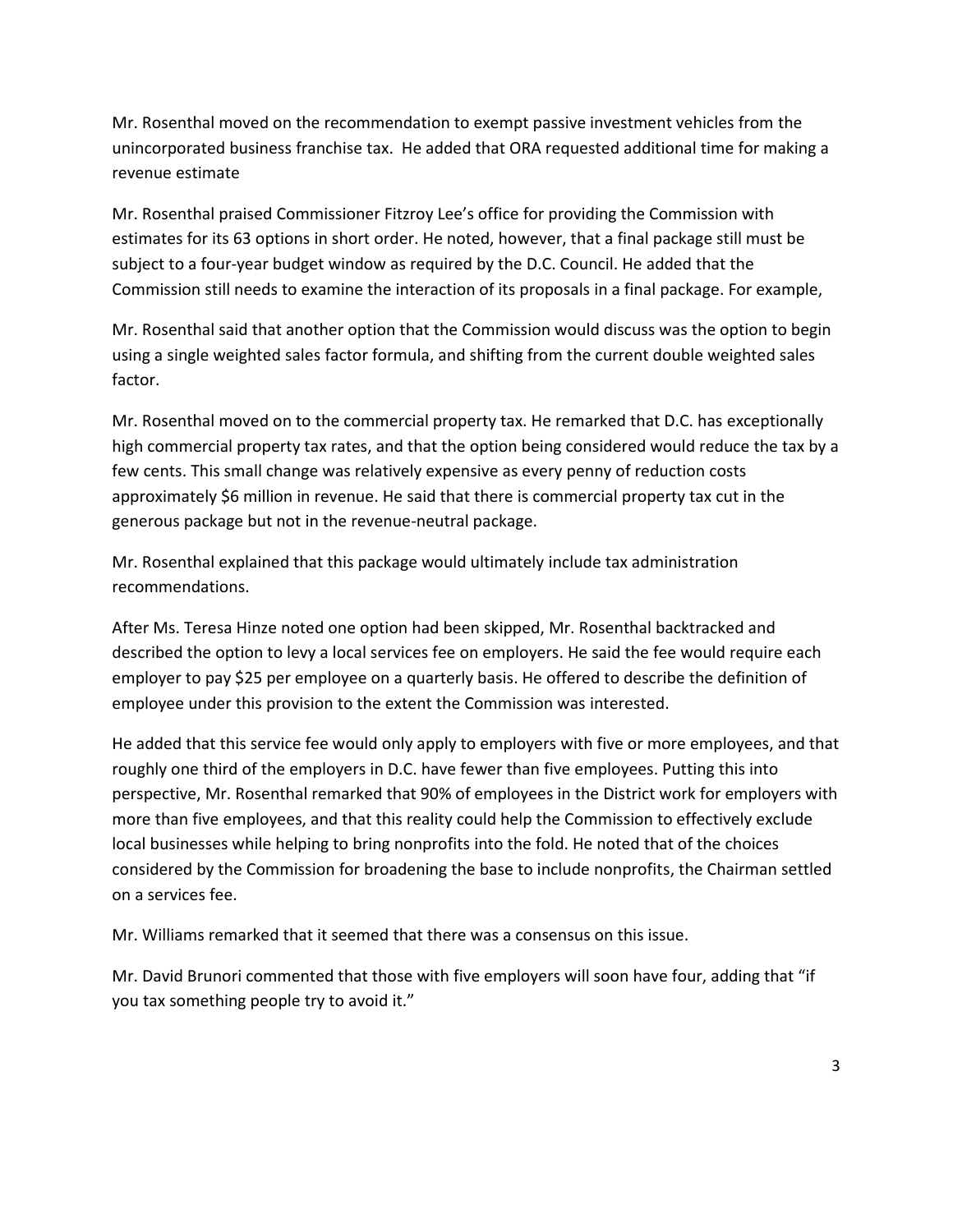Mr. Widdicombe asked that Commissioners wait till the deliberation part of the meeting schedule to share their comments.

Returning to the individual income tax, Mr. Rosenthal noted that he would discuss the package since Ms. Kim Reuben, who assisted with its assembly, had not yet arrived. He noted that the Commission has crafted this package separately because it is complicated and multidimensional. He said that Ms. Reuben and the income tax subcommittee worked with the many moving pieces, along with the help of ORA, to generate dozens of scenarios, and ultimately develop a package that fits with the Commission's goals.

One recommendation was conforming to the federal filing options—D.C. has eight filing options while the federal government has five. Another recommendation moves D.C. from one bracket to a two-bracket system. Having different brackets for single filers and married-joint filers address the "marriage penalty."

Another recommendation was creating a new rate tax bracket between \$40,001 and \$80,000 of taxable income and taxing it at 6.5%. For single people the new bracket would be for taxable income between \$40,001 and \$60,000. Mr. Rosenthal also noted under the proposal the 8.95% rate would now start lower for singles, at \$200,000, as opposed to \$350,000 for married couples.

Mr. Rosenthal remarked that the bottom line is that there may yet be a small increase for some high-income singles but that most who earn around \$350,000 or below would see a tax cut. He directed Commissioners to refer to the tables in their memos that break down the effects of the tax changes.

Mr. Rosenthal also explained that the higher rates kick in at about the time that people start itemizing deductions, and that this is intentional because itemizing deductions often leads to significantly lowered liability.

Mr. Rosenthal said that the other options include increasing the Earned Income Tax Credit (EITC) benefit for childless workers. He also explained that the package also eliminates some tax expenditures. He added that subcommittee recommended eliminating the low income credit, since it is unnecessary if the standard deduction and personal exemption are raised to the federal levels.

Mr. Ed Lazere asked for one minute to address the issue of the filing statuses. He said that D.C. is fairly unique, in that it has just one bracket. He said that creating two brackets had led to a debate about what the top marginal rate should be for these two brackets. He remarked that when you take into account the other changes, singles see little or no change in their taxes even though their top marginal rate would start earlier than for married-joint filers.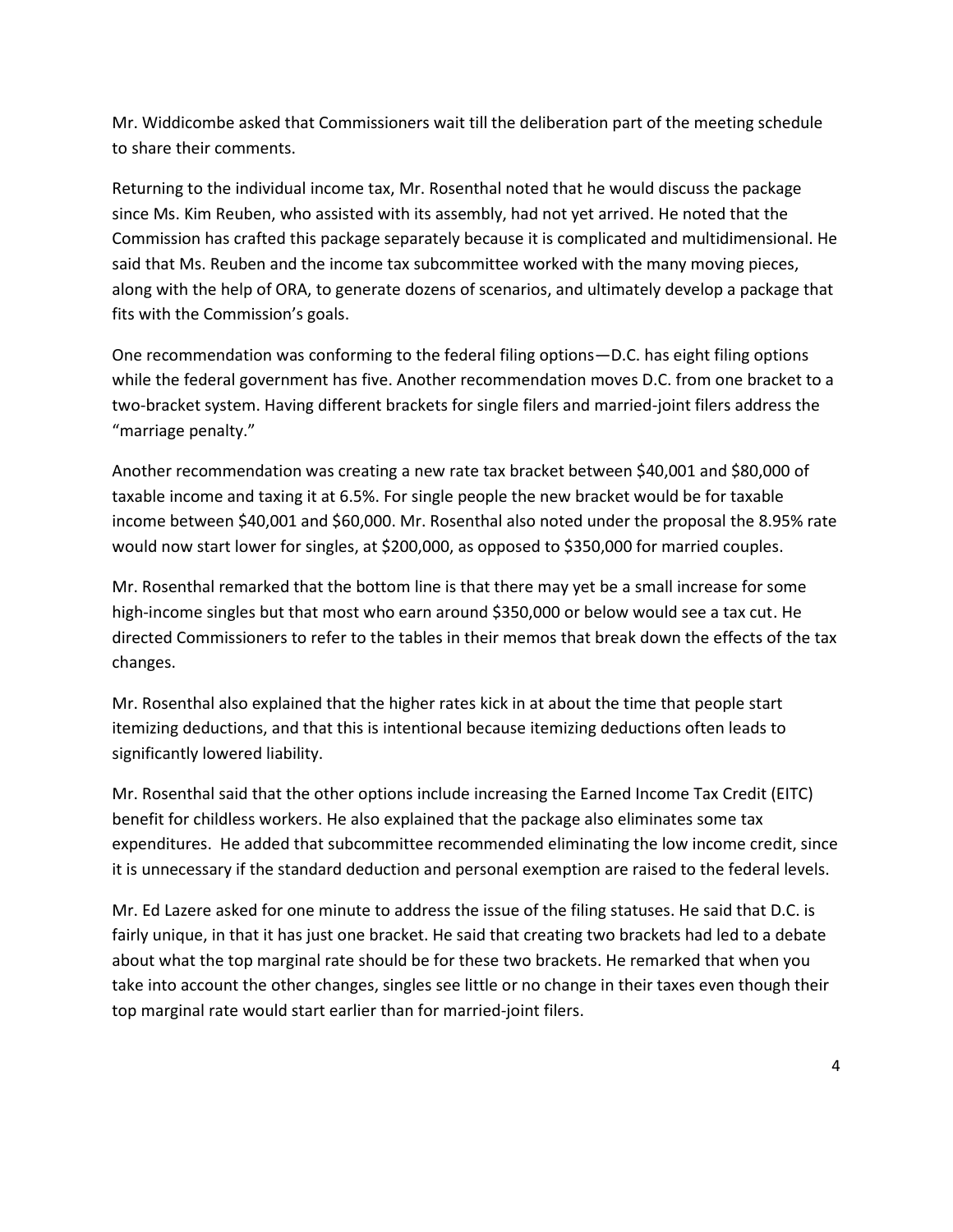Ms. Reuben said that in order to raise some money, her subcommittee played around with how itemized deductions and personal exemptions are phased out. She noted that if they start at the same place, this would lead to a high marginal change in tax liability.

Mr. Rosenthal noted that the subcommittee recommended extending the top 8.95% rate permanently, but that one package allows that rate to drop to 8.5% in 2016 (as is current law).

Mr. Williams announced that the Commission would now discuss of the tax packages.

Mr. Ein asked who bears the majority of the burden for the phase outs of itemized deductions and personal exemptions.

Mr. Rosenthal said that all taxpayers are afforded a choice of a standard deduction or an itemized deduction, and people generally start to itemize at around \$75,000. Shifting the conversation to the personal exemption, he noted that D.C. has a relatively modest personal exemption that would be increased to the federal level.

Ms. Reuben added that the personal exemption phases out at \$250,000 and the itemized deduction phases out at \$200,000.

Mr. Rosenthal said that people at the higher income ranges would not get the benefit of the package that is aimed at lower-income residents.

Ms. Reuben said that for incomes between \$350,000 and \$500,000, taxes would go up by about \$500 dollars, and for \$500,000 to \$1 million the increase would be \$1,233, as a result of the phase outs.

Mr. Williams asked commissioners to share their comments about some of the other options.

Mr. Lazere asked whether Mr. Williams was hoping that the Commission wants to recommend one or two packages—one revenue neutral and one with more tax relief.

Mr. Williams commented that he would recommend putting forward both, though the question was not yet decided.

Mr. Lazere criticized the label of the bigger package, called "investing surplus," as inaccurate, and noted that there is no surplus. He added that the larger package would not be funded and could not be implemented. He argued the Commission should not be thinking that there is a surplus of revenue to invest.

Mr. Widdicombe commented that the costs of this larger package could also be phased in over time.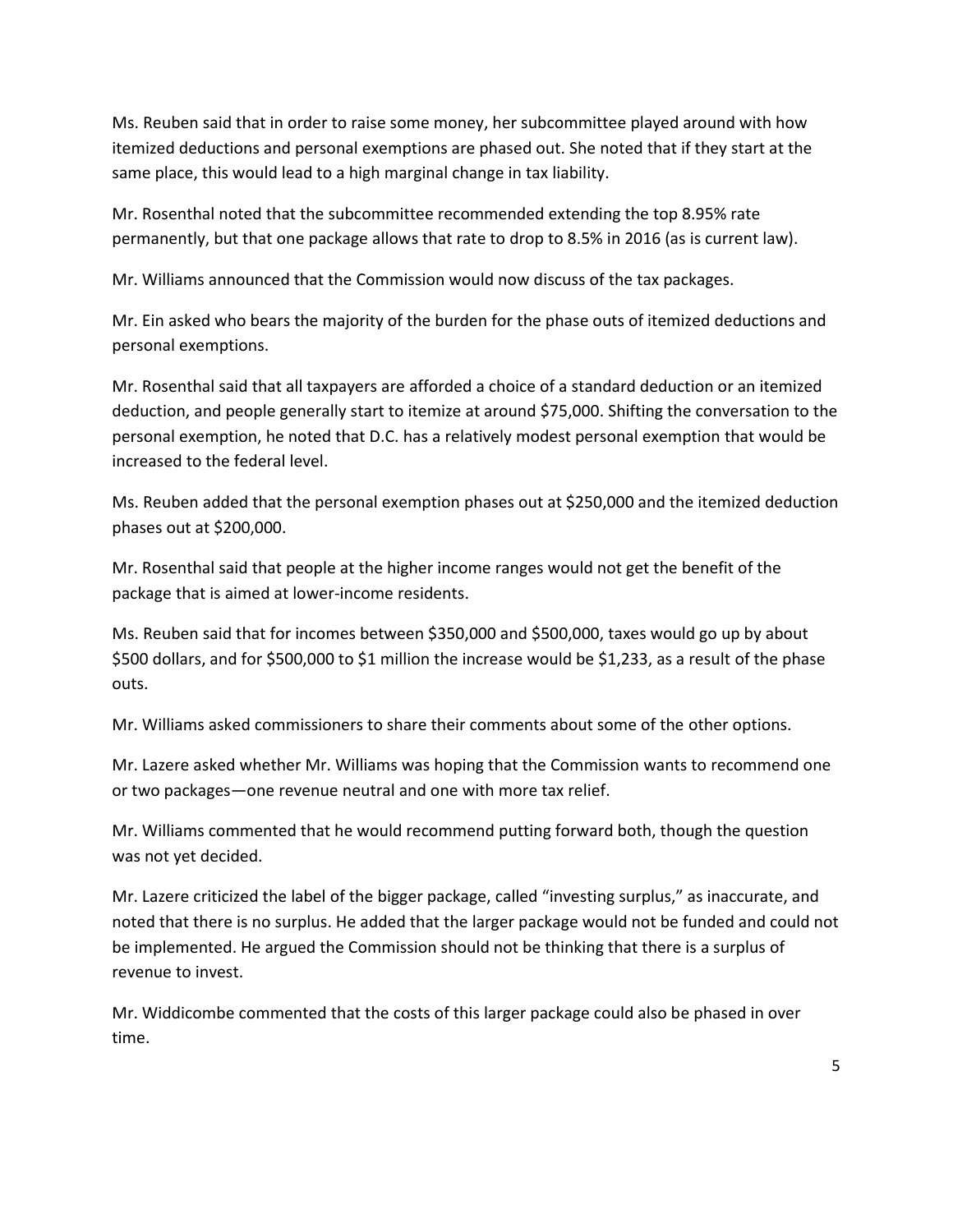Ms. Reuben said that she is more in favor of giving the large package by a more accurate label.

Ms. Hinze said that although Mr. Williams spoke at the beginning about investing, she has concerns about the larger package.

Mr. Ein noted that the Commission is charged with recommending a tax system that will help the city over the next decade. He said one thing missing from the package is recommendations to make D.C. a good place for people of all tax brackets to locate. He added that Mr. Brunori mentioned in the beginning that the Commission should focus on broadening the tax base and lowering the rates.

Ms. Reuben said that she supports the option that includes an increase of about \$500 for people making over \$1 million, especially since it also includes tax cuts for incomes all the way up to \$350,000. She said that it is important to recognize that the 8.5% rate starts really early, and that solving this by creating a new middle-income bracket costs money. She asked where this money will come from if not from the top earners.

Mr. Ein said that there is agreement on lower rates in the middle, and mentioned that the Commission. He added that if you look, three quarters of people with higher income are paying higher taxes in the proposal. He said the Commission should make changes without going to the wealthy for more money. He asked Commissioners whether it should send a message that every time we need more money, we go to same people, or whether it should instead, keep the rates same and make it sustainable.

Mr. Lazere noted that there was a poll in 2011 after Mayor Vincent Gray proposed an increase in rate for people over \$350,000, and the results showed that 89% of people with income over \$200,000 approved of the tax hike. He added that the Commission did not hear a single person testify that the top rate is too high.

Mr. Ein asked rhetorically what Mr. Lazere expected a witness to come in and say. He added that the assumption was that we would keep the current law as is.

Mr. Lazere remarked that the reality is that property tax rates have been cut for all residents, and the income tax rate was cut in 1998. He added that the notion that D.C. keeps going after high income people for more and more is not accurate.

Mr. Ein said that the reality is that companies start in D.C., and get to a certain size, and then they move. He remarked that wealthy people move to D.C. when they are single, but leave as they earn more money and start a family. He said that the goal is to make it so that these people don't want to move out when they start making money. He reiterated that the Commission was supposed to aim for a balance that would include broadening the base and lowering the rates.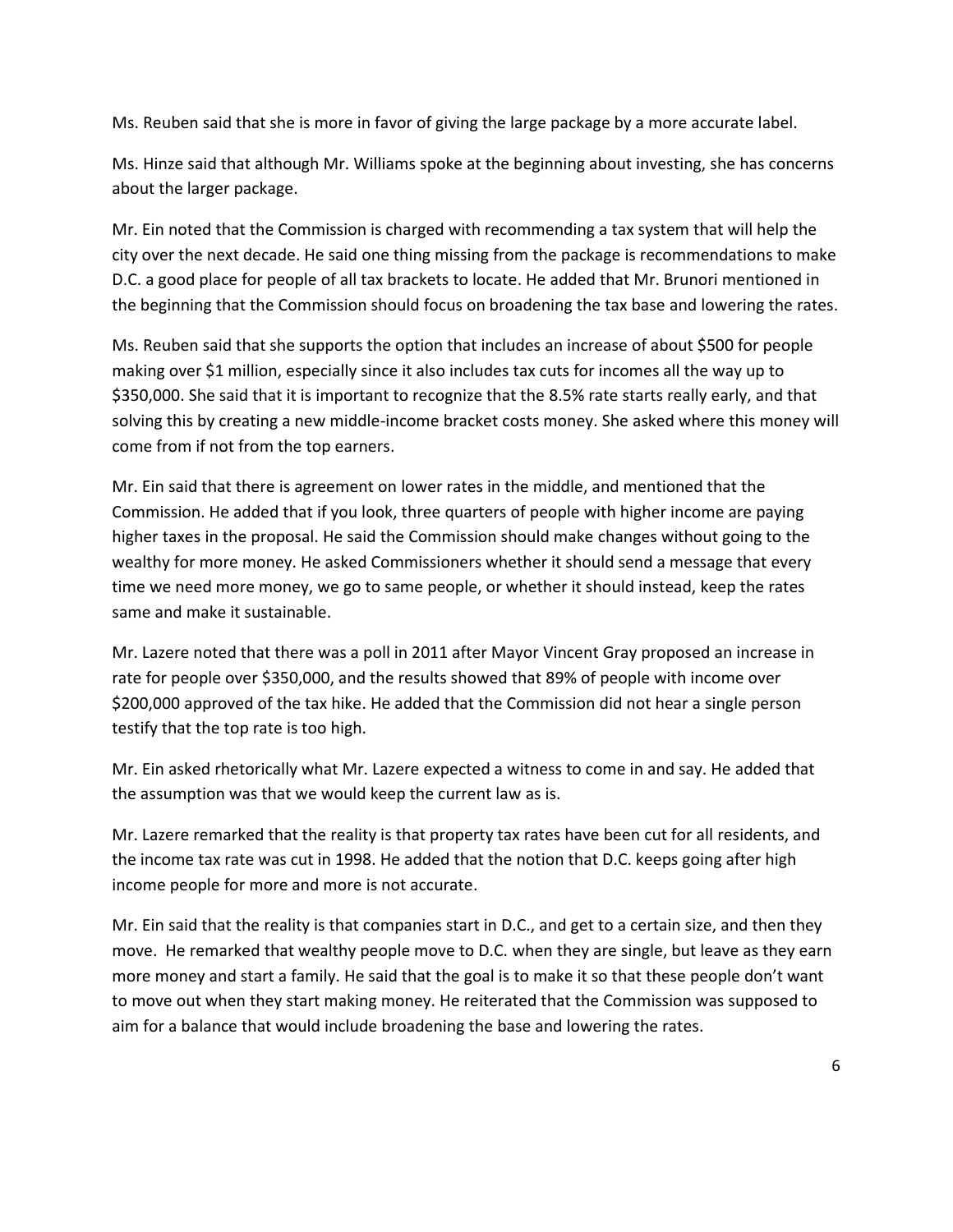Mr. Williams asked whether Mr. Ein would prefer keeping a lower top individual income tax rate or the lower business tax rates the Commission had previously discussed.

Mr. Ein said that he is not sure that the Commission needs to go to 7.75% on the business franchise tax. He added that the Commission could send a signal just by matching Maryland's 8.25% rate. He also said if revenue is a concern he still prefers increasing taxes on hotels and restaurants that can be exported but that he is aware of Mr. Williams' opposition.

Mr. Tucker apologized for disagreeing, and remarked that the tax increase was only about \$500, which is deductible on federal returns. He noted that the Commission has accomplished its objective of broadening the base, and has substantially lowered the business franchise tax as well as the unincorporated business franchise tax. He added that the Commission has also lowered the estate tax, which makes D.C. more competitive, and helped the middle class with a rate change for incomes between \$40,000 and \$80,000. Mr. Tucker said that this was overall a great package, even though not all Commissioners agree on each of the elements.

Mr. Ein said that the Commission should remain aware that there is a signaling impact to this, and that an increase to a particular group of people with certain amounts of money sends a discouraging signal to those people. He added that the majority of wealthy people who work in D.C. live right outside its borders in Virginia.

Mr. Tucker said that many people leave for reasons not related to taxes.

Mr. Williams said that the Commission could discuss some ideas for keeping the top income tax rate at 8.5% and getting revenue from other sources.

Mr. Lazere said that the Commission needs to decide whether or not it is appropriate to keep the top rate at 8.95% in whichever package it recommends.

Mr. Williams said that the Commission will vote on this next week, and asked which Commissioners hadn't had a chance to speak.

Ms. Nicola Whiteman remarked that she is not discouraged by the total cost of the bold package, because part of the Commission's job is to make bold suggestions. She added that tax relief to business is important for creating a vibrant economy, and that continued investments in parts of the city other than downtown. She said that there are issues that Commissioners and others have disagreed about, and that there are elements in the packages that she doesn't like, but said that in terms of the general direction, there is a good balance in investment in citizens and investments in the economy.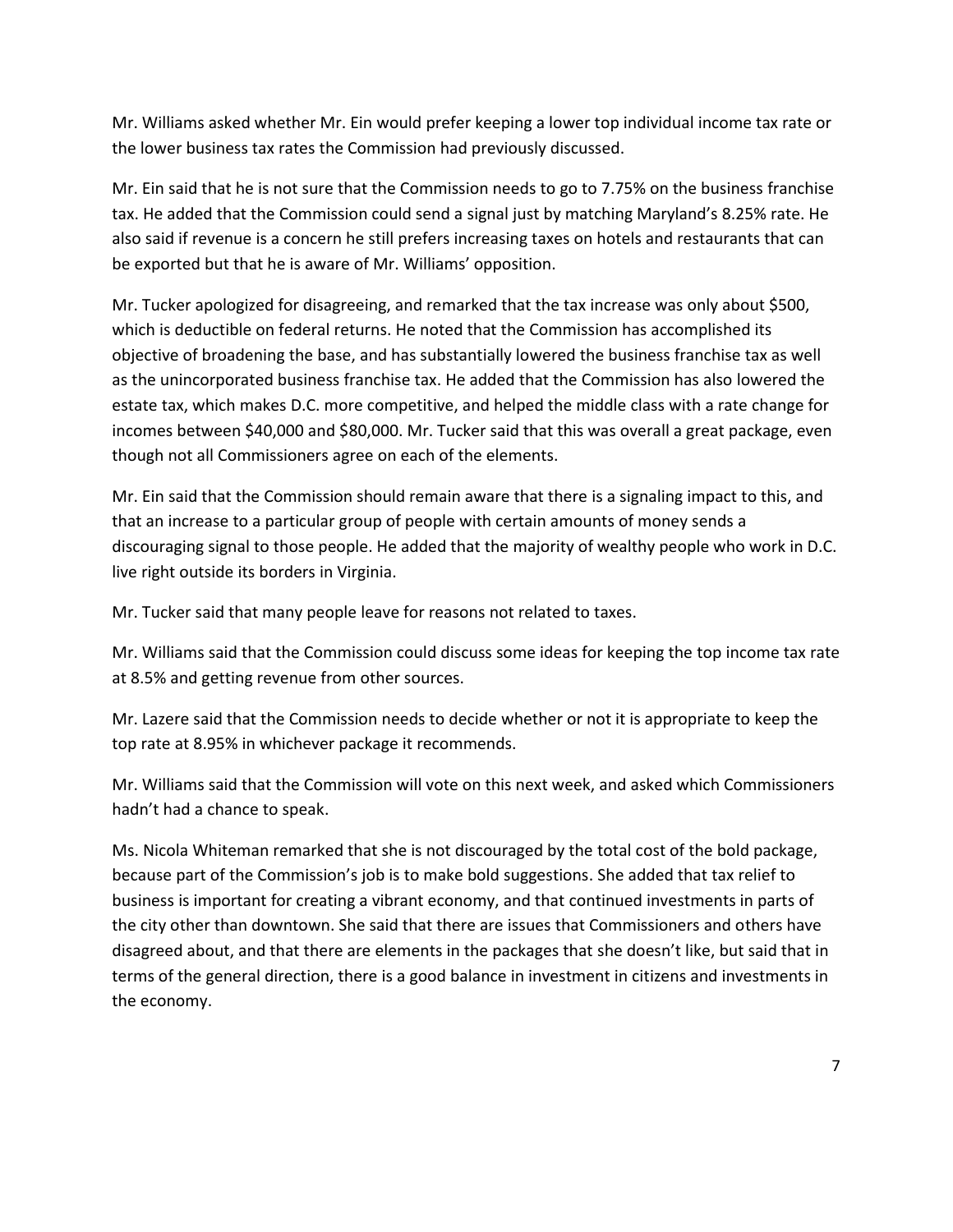Mr. Brunori asked whether the Commission is going to vote on individual items or on a whole package the next week.

Mr. Williams said that the Commission would probably vote on individual items and arrive at a package that would be refined by the staff depending on the Commissioner's opinions, to be voted on in the next meeting.

Mr. Rosenthal said that the process is typically to vote on the large packages, and if individuals want to make adjustments, they must suggest offsets.

Mr. Brunori said that he is not sure whether the Commission would have trouble accomplishing what both Mr. Lazere and Mr. Tucker were arguing for with a rate of 8.5%. Mr. Brunori remarked that Mr. Ein is right about the importance of perception. He said that if D.C. has a reputation of being a high-tax jurisdiction, it will attract and retain fewer wealthy people.

Mr. Williams said that the only people surveyed about whether they support a tax increase were people who are in a self-selected group that has decided to live in D.C. despite the already high tax rate. He ended by saying that these people naturally don't mind high taxes.

Mr. Lazere responded by pointing out that the rate is the same in D.C. as it is in as in Maryland. He said that the real problem that the Commission should focus on the fact that D.C. taxes the poor at a rate that is way too high.

Mr. Brunori said that a levy on services fee on employees is something that no one does, because the one thing you don't want to have is a tax on employees, especially because this would not tax federal or District employees.

Mr. Ein said that he hopes that there is a compromise, and that sometimes the best moves come at the very end. He added that there are other ways besides hiking the rates at the top to fund lower fixed rates.

Ms. Reuben added that lowering the rate to 8.5% to 6.5% at middle-income levels costs lots of money because it is a tax that everyone is paying. She said that she would prefer to have a straight top rate increase instead of an itemized deduction phase out. She added that part of the reason for lowering the estate tax was to send a signal to wealthy people. She remarked that she was a little confused about the incidence of the commercial property tax rates, and concerned about who gets that benefit. She asked whether it also benefits business owners in D.C. that are renting, and whether owners of buildings that are not located in D.C. will benefit.

Ms. Whiteman said that the bifurcated rate in the first place was driven by a desire to help small businesses, which included lowering the rate on the first \$3 million of value. She added that this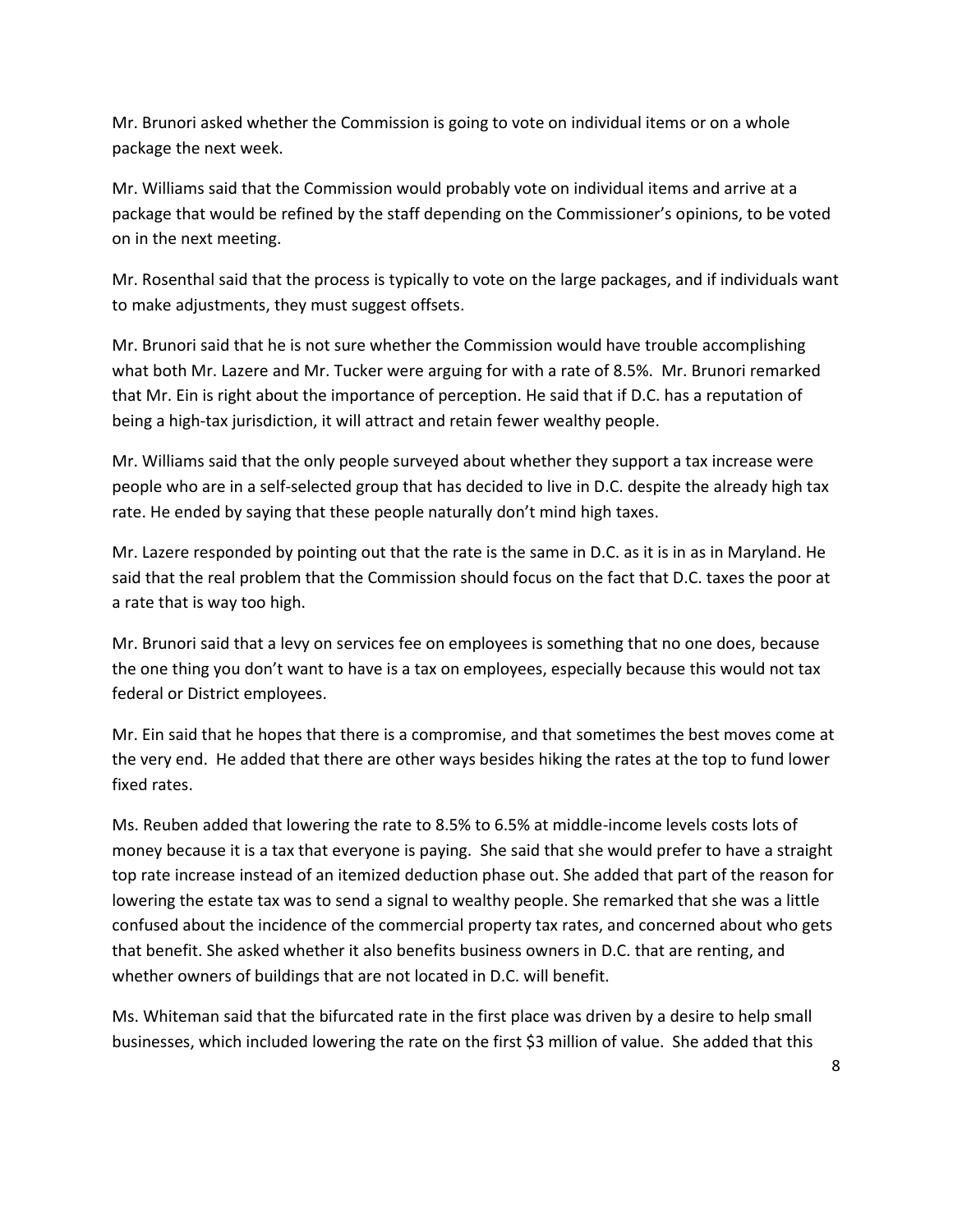affects what you are paying by leasing, but that it is one of the many things people consider in terms of whether people are going to lease or not.

Mr. Fitzroy Lee asked why Ms. Reuben prefers a higher rate to a phase out.

Ms. Reuben said that phase outs are less honest than higher rates.

Mr. Lee pointed out that the itemized deduction phase out results in a broadening of the base, because the point is that at higher incomes, there is some sheltering that is not available to people at the lower end of the scale.

Mr. Brunori agreed with Mr. Lee's assertions. He remarked that the phase out is a way of broadening the base at the higher income levels, and that this is a compromise that he was thinking of, between Mr. Lazere and Mr. Ein's perspectives on the income tax rates.

Ms. Reuben said that if the Commission is not changing anything else at the top, she would be worried that it is penalizing middle-income singles. She said that if the Commission gets rid of the 8.95% rate, then married couples are paying the top rate at \$80,000 and singles at \$60,000.

Mr. Williams cautioned that the Commission not allow perfect be the enemy of the good.

Mr. Lazere asked to make a few points. First, on the issue of signaling on the income tax, he argued that if the Commission gets rid of the 8.95% top rate that this would send a bad signal with respect to progressivity. Second, Mr. Lazere said that he does not understand or support the idea of dedicating the local service levy because the Commission should not be instructing the D.C. Council on how to spend money. Third, he said that the business franchise tax cut sends a strong signal, as does the estate tax threshold. He noted that the Commission heard consistently that the business franchise tax, and not the commercial property tax is the biggest issue in D.C. He said that he believes that the Commission need only send one business signal. He said that the commercial property tax cut in either package does not have strong support. Fourth, Mr. Lazere said that the Urban Institute reported to the Commission that reducing the business franchise tax rate would not create much positive economic change. He added that the nature of the marketplace in the district is that the franchise tax makes up a small percentage of the total tax burden, and is unlikely to encourage much activity that would not otherwise take place. He said that D.C. beat all its neighbors in growth of business and wages for the past several years.

Mr. Williams said that the growth compared to neighbors is softer than one might think, because it is growth from a very low base line. He added that 15 years ago there was not much growth at all, so any kind of growth would out pace D.C.'s rivals. He went on to note that it is profoundly important that D.C. diversify its business base in light of the federal retrenchment, and that D.C.